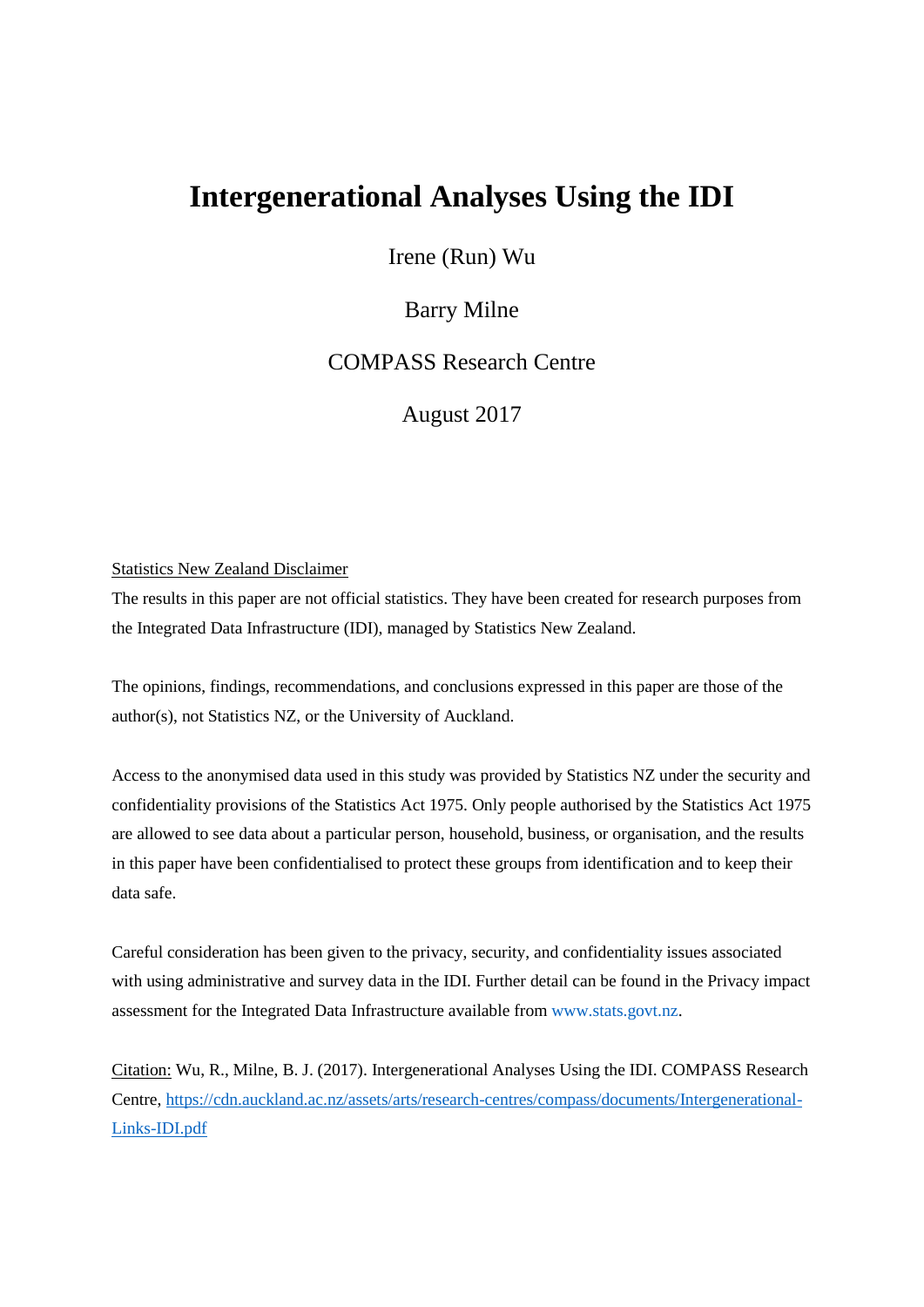## Introduction

This project aimed to investigate the extent of which intergenerational links are preserved using the collection of de-identified administrative datasets from the Integrated Data Infrastructure (IDI). Intergenerational links are important to assess such things as intergenerational transfer of wealth, intergenerational socio-economic mobility, and familial influences on health and wellbeing (both genetic and environmental).

Less investigated are multi-generational effects (spanning more than two generations). Our investigations of intergenerational effects in the IDI have a particular interest in multi-generational links to open up possibilities for research on, e.g., (i) assessing the multi-generational effect of socioeconomic status on health and other outcomes for those living today (e.g., does socio-economic influence span two generations and more?); (ii) documenting intergenerational residential mobility (e.g., by documenting geographical similarlty between births from succeeding generations); and (iii) to assess whether the biological effect of parental age (e.g., on psychiatric disorders)<sup>1</sup> extends across generations.

The datasets in the IDI have been linked at the person-level for the whole New Zealand population and covers different timeframes. Specifically, the Department of Internal Affairs (DIA) data include birth information dating back to the 1840s, with unique IDs for the child and for both their parents where they exist. We have focussed on the DIA dataset as this is the only IDI dataset with potential links prior to 1990 which covers most of the population (MSD records begin in 1990, Census records are only available for 2013).

Making use of these DIA intergenerational links, we sought to answer the following questions: (i) How many generations can be determined? (ii) What is the total number at each generation?

## Data

Department of International Affairs – Birth dataset. The following variables were of interest to the investigation:

| <b>IDI Variable Name</b> | <b>Description</b>                     |
|--------------------------|----------------------------------------|
| Snz uid                  | IDI unique identifier allocated by SNZ |
| Snz dia uid              | DIA identifier allocated by SNZ        |
| Dia bir birth month nbr  | Month child was born                   |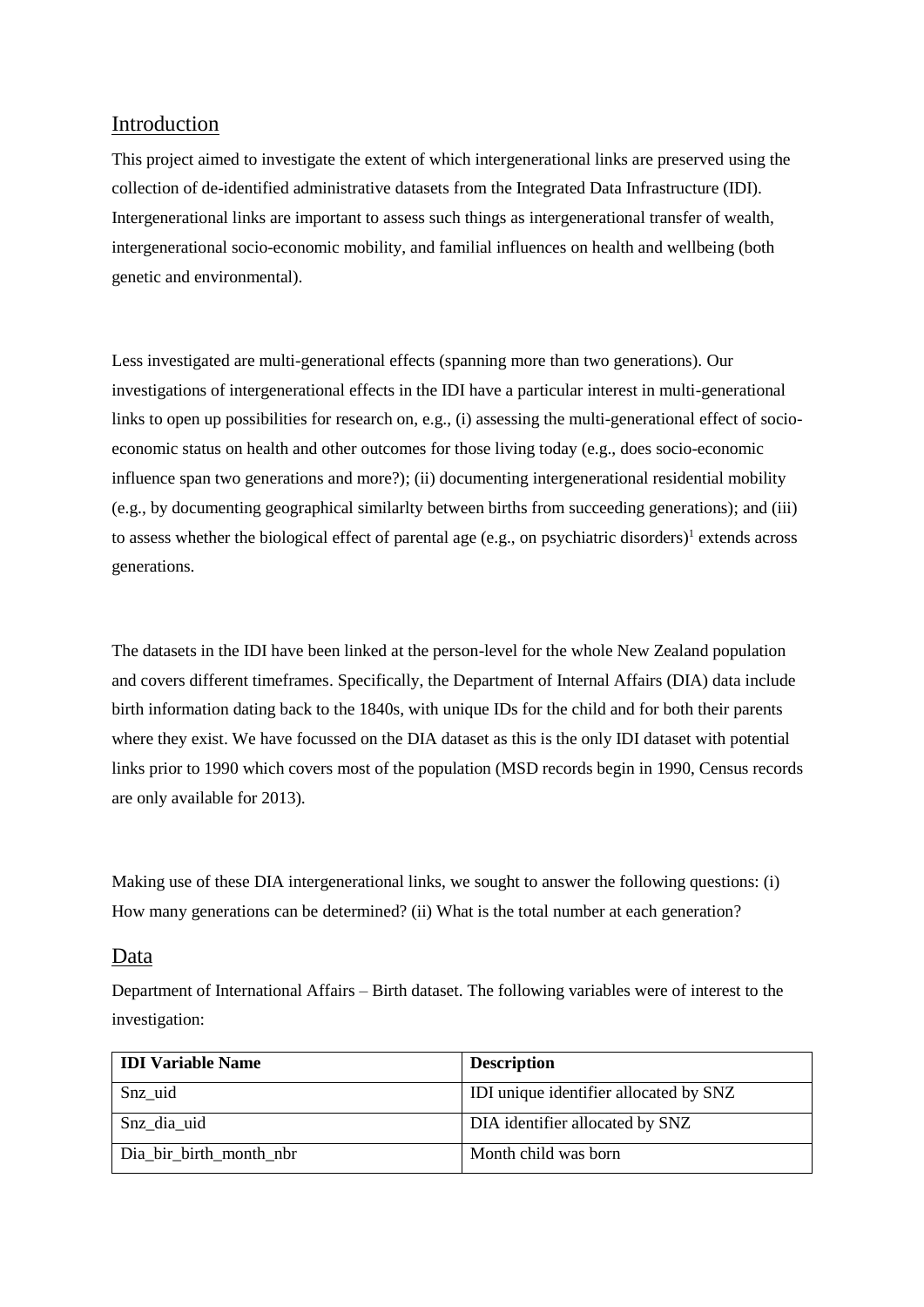| Dia_bir_birth_year_nbr          | Year child was born                     |  |  |
|---------------------------------|-----------------------------------------|--|--|
| Parent1_snz_uid                 | IDI unique identifier allocated by SNZ  |  |  |
| Parent1_snz_dia_uid             | DIA dataset identifier allocated by SNZ |  |  |
| Dia_bir_parent1_birth_month_nbr | Month parent1 was born                  |  |  |
| Dia_bir_parent1_birth_year_nbr  | Year parent1 was born                   |  |  |
| Parent2_snz_uid                 | IDI unique identifier allocated SNZ     |  |  |
| Parent <sub>2_snz_dia_uid</sub> | DIA dataset identifier allocated by SNZ |  |  |
| Dia_bir_parent2_birth_month_nbr | Month parent2 was born                  |  |  |
| Dia_bir_parent1_birth_year_nbr  | Year parent2 was born                   |  |  |

The data dictionary for the Live event data reveals several key changes within the dataset:

- 1) The notification of births and deaths were made compulsory in 1848. Introduced through the Registration of Births and Deaths Act 1875.
- 2) The birth date for parents were only captured from 1972 onwards, previously the parents age was requested instead.
- 3) In 1998 the DIA moved to digital storage of paper records, referred to as the Record Back Capture Project.
- 4) Since 2005 the sex of the parents was recorded, prior to 2005 the first parent entry in the birth record was always the mother.

## Method

Within the IDI environment, intergenerational links were created through subsetting and merging the dataset using the procedure as follows:

- 1) Birth dates were categorised into decades starting from 1880 to 2020.
- 2) Two subsets were created: separating child links to parent1 and child links to parent2.
- 3) By decade, assess the proportion of parent1's and parent2's who themselves appear as a child in the DIA records

## Results

Figure 1 and Table 1 show that in the most recent decades (2001-2010; 2011-2017) intergenerational linkage rates were reasonable: 66-72%. This is perhaps what would be expected given the proportion of children born to parents who were also born in New Zealand. However, linkage rates drop away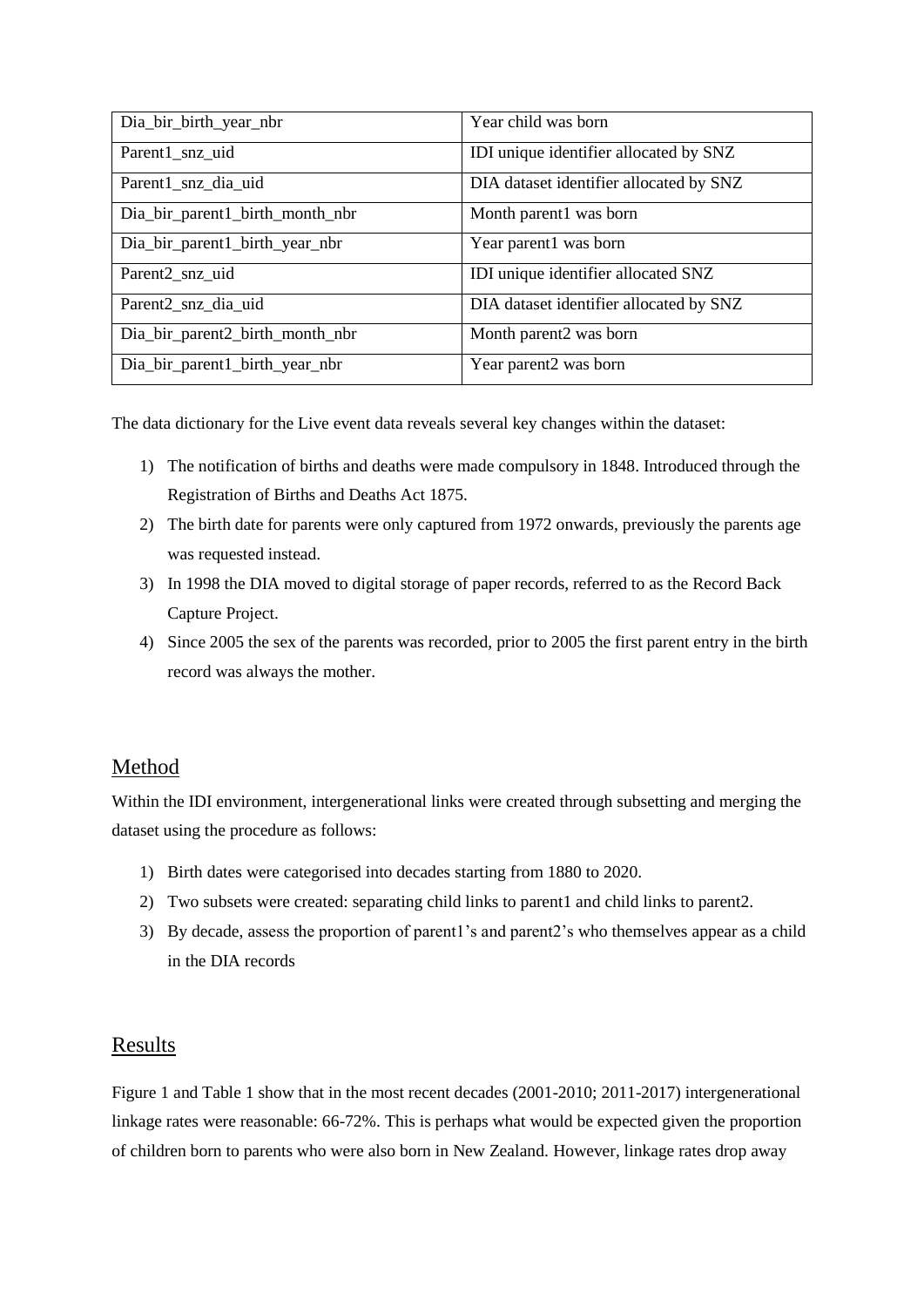dramatically prior to 2001: approximately 45% for 1991-2000, 33% for 1981-90; 20% for 1971-1980, and 0.1% or less for decades prior to 1971.

As these linkage rates were so low prior to 2001, multi-generational linkage are likely to be limited. As such, we did not direct compute the answers to our two questions – (i) the number of generations able to be linked, and (ii) the total numbers at each generation – as we can give approximate answers from the linkage rates we did compute. These approximations indicate that the number of generations able to be linked back (n<sub>g</sub>) is n<sub>g</sub> = 1 for about 69% of cases for parents having children since 2001, and close to no cases for parents having children prior to 1970. Even assuming very short generations (20 years) and a random probability of being linked back to a previous generation, it is likely that  $n<sub>g</sub> = 2$ for  $\sim$ 30% of cases for parents having children since 2011 (i.e., 0.675 $*$ 0.456 = 0.308 for parent1, and 0.666\*0.445=0.296 for parent2), and  $n_e = 3$  for ~6% of cases (i.e., 0.675\*0.456\*0.189 = 0.058 for parent1, and  $0.666*0.445*0.201=0.060$  for parent2). Using similar methodology and assuming (more reasonably) generations=30 years,  $n_g = 2$  for  $\sim$ 22% of cases for parents having children since 2011, and  $n_g = 3$  for no cases. It is very unlikely there are any cases for  $n_g = 4$ .

| <b>Decade</b> | N of child IDs<br>in parent1<br>dataset | N of individual<br><b>IDs linked as</b><br>parent1 | $%$ of<br>parent1<br>links | N of child IDs<br>in parent2<br>dataset | N of individual<br><b>IDs linked as</b><br>parent <sub>2</sub> | $%$ of<br>parent <sub>2</sub><br>links |
|---------------|-----------------------------------------|----------------------------------------------------|----------------------------|-----------------------------------------|----------------------------------------------------------------|----------------------------------------|
| Before 1881   | 240516                                  | 0                                                  | 0                          | 241854                                  | 0                                                              | 0                                      |
| 1881-1890     | 191235                                  | 0                                                  | $\Omega$                   | 186216                                  | 0                                                              | 0                                      |
| 1891-1900     | 187845                                  | 0                                                  | 0                          | 181533                                  | 0                                                              | 0                                      |
| 1901-1910     | 240516                                  | 0                                                  | 0                          | 233115                                  | 0                                                              | 0                                      |
| 1911-1920     | 294018                                  | 0                                                  | 0                          | 286746                                  | 6                                                              | 0                                      |
| 1921-1930     | 308799                                  | 0                                                  | 0                          | 301974                                  | 6                                                              | 0                                      |
| 1931-1940     | 308526                                  | 6                                                  | $\Omega$                   | 303039                                  | 0                                                              | 0                                      |
| 1941-1950     | 441441                                  | 21                                                 | 0                          | 434925                                  | 15                                                             | 0                                      |
| 1951-1960     | 573921                                  | 63                                                 | 0                          | 566562                                  | 60                                                             | 0                                      |
| 1961-1970     | 634017                                  | 348                                                | 0.1                        | 620706                                  | 393                                                            | 0.1                                    |
| 1971-1980     | 572856                                  | 108201                                             | 18.9                       | 549156                                  | 110115                                                         | 20.1                                   |
| 1981-1990     | 544269                                  | 180216                                             | 33.1                       | 512439                                  | 172662                                                         | 33.7                                   |
| 1991-2000     | 585924                                  | 267330                                             | 45.6                       | 548598                                  | 244002                                                         | 44.5                                   |
| 2001-2010     | 611007                                  | 439497                                             | 71.9                       | 576036                                  | 406338                                                         | 70.5                                   |
| 2011-2017     | 360450                                  | 243228                                             | 67.5                       | 343623                                  | 228810                                                         | 66.6                                   |

*Table 1: Total number of intergenerational links in each decade for parent1 and for parent2*